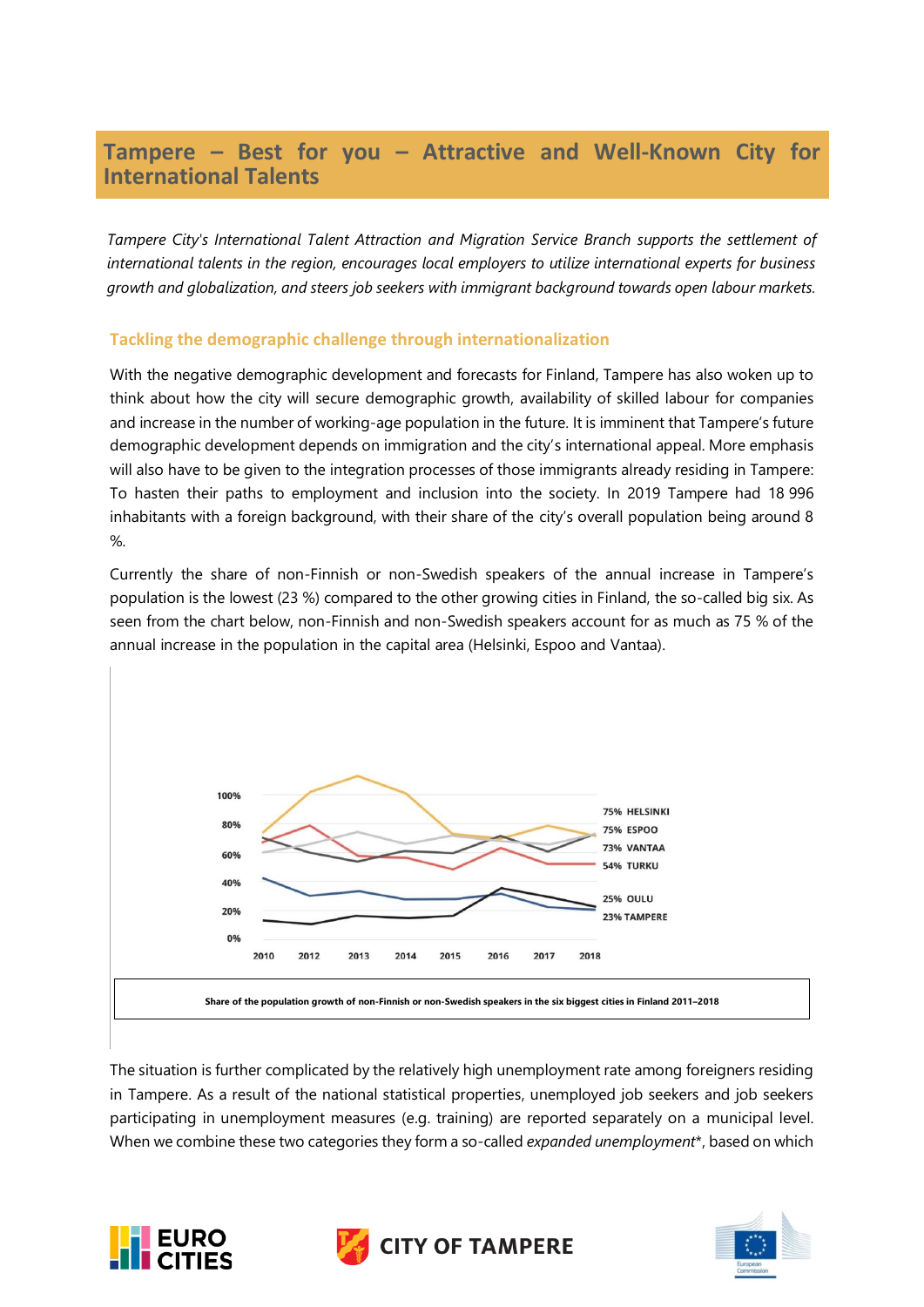a new indicator *expanded unemployment rate*<sup>\*1</sup> can be calculated. As seen from the chart below, in the period of 2014-2016 almost 60 % of foreign labour force in Tampere were part of expanded unemployment, meaning they were either unemployed or participating in some kind of unemployment measures. In Finnish capital area this percentage was only around 40% of the foreigner labour force.



It comes as no surprise that the Covid-19 pandemic has had a negative impact on both the employment rate among foreigners residing in Finland, and the flow of new people migrating into Finland, be it international professionals, students, refugees or seasonal workers.

However, according to employment statistics, foreigners in the Finnish capital area have suffered much more from the repercussions of Covid-19 than their peers in the rest of the country, including Tampere. At least for now. In August 2020 the number of unemployed<sup>2</sup> foreign people in Tampere was "only" 18,8 % higher than the year before, in August 2019. Meanwhile, the percentages were 47,2 %, 49,0 % and 63,2 % for Helsinki, Espoo and Vantaa respectively. Whether this trend will continue into the second half of 2020 remains to be seen. More data and research will be needed in order to better understand the situation and the factors underlying it.

#### **Tampere's Strategic Programme on International Talent Attraction and Migration**

The City of Tampere's Strategic Programme on International Talent Attraction and Migration for 2019- 2024 aims to respond to the challenges of attractiveness, shortage of talent and employment of labour force with an international background. The programme proves the entire city's shared strategic intent

<sup>&</sup>lt;sup>2</sup> Here we are referring to official, or ordinary, numbers of unemployment, not extended unemployment.







<sup>&</sup>lt;sup>1</sup>\*) *Expanded employment* and *expanded unemployment rate* – indicators. As a result of national statistical properties, unemployed job seekers and job seekers participating in unemployment measures (e.g. training) are reported separately on a municipal level. When combined, those two categories form "expanded unemployment", based on which a new indicator "expanded unemployment rate" can be calculated. Unemployment measures include: seed money, alternation leave, those employed with wage subsidies, labour market trainings, supported voluntary studies, rehabilitative work activity, coaching and work experiments. These national municipal level statistics are not comparable to OECD unemployment indicators and are based on different national job seeking register.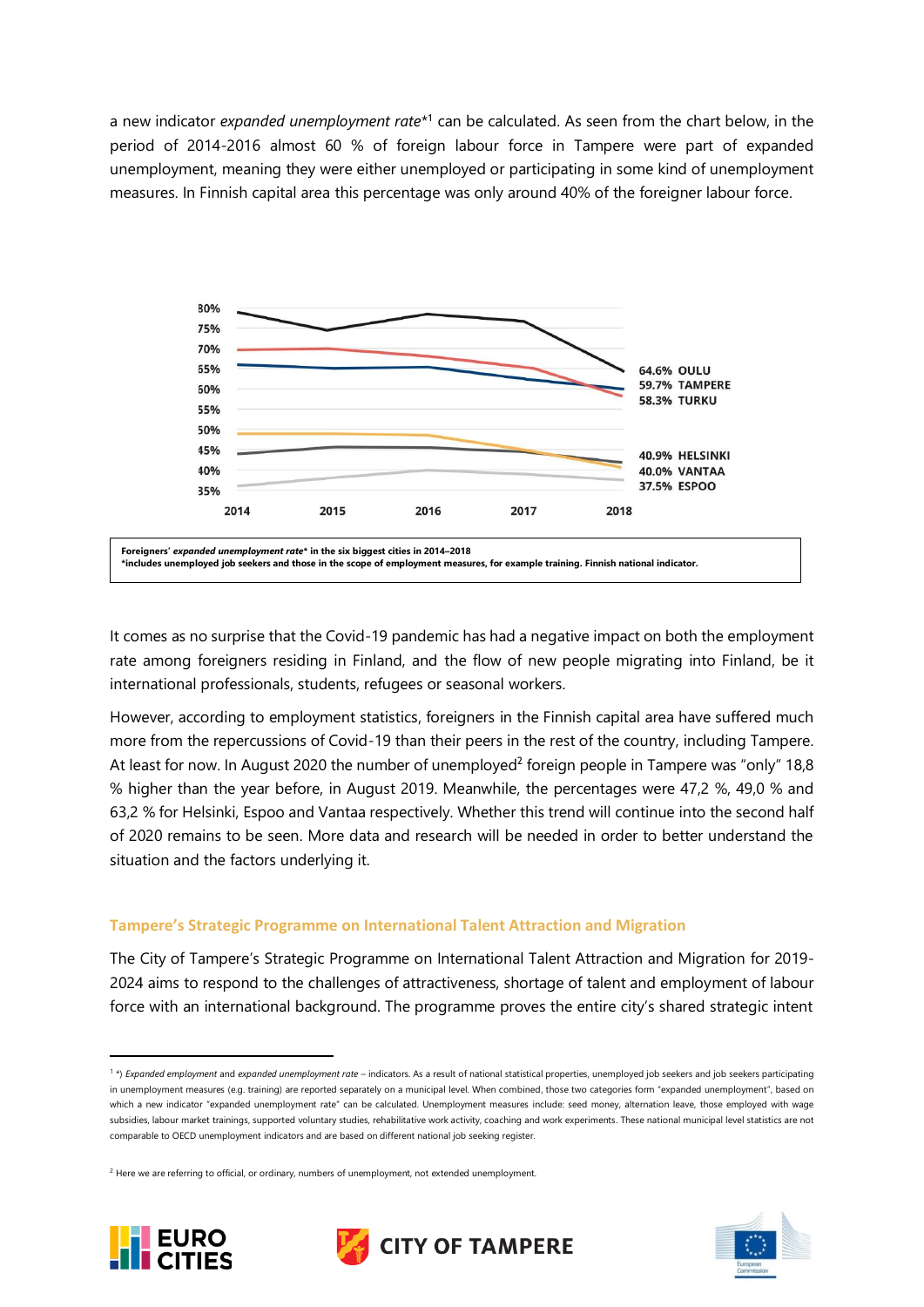and objective in developing internationalisation to the benefit of all.

Aim is to create a strategic, cross sector holistic management model, or ecosystem, for internationalisation and integration, with the focus on orchestrating cooperation between the service providing parties. Tampere has already adopted several platform-like, multilateral service operating models transcending different policy segments that support the development and utilisation of international talent in the region. The International Skills Centre and International HUB Tampere are both an embodiment of this thinking.



**The action packages in providing services and key targets of joint activities in the ecosystem clearly have different focuses, but have many overlaps.**

Tampere seeks to develop the systematics of attracting international talent and investments as a mutually strengthening aggregate. We work towards increasing awareness, accessibility and appeal of the Tampere region to attract students, talent, growth companies and investments with the help of a systematic operating model and national partners (Finland Talent Boost Action Programme).

*"We at The Skills Centre will jointly seek a solution with you, who are wishing for a job or study place or an employee for your company, avoiding scattered services or sending the customer back and forth and increasing personal engagement and focus on solution."*







G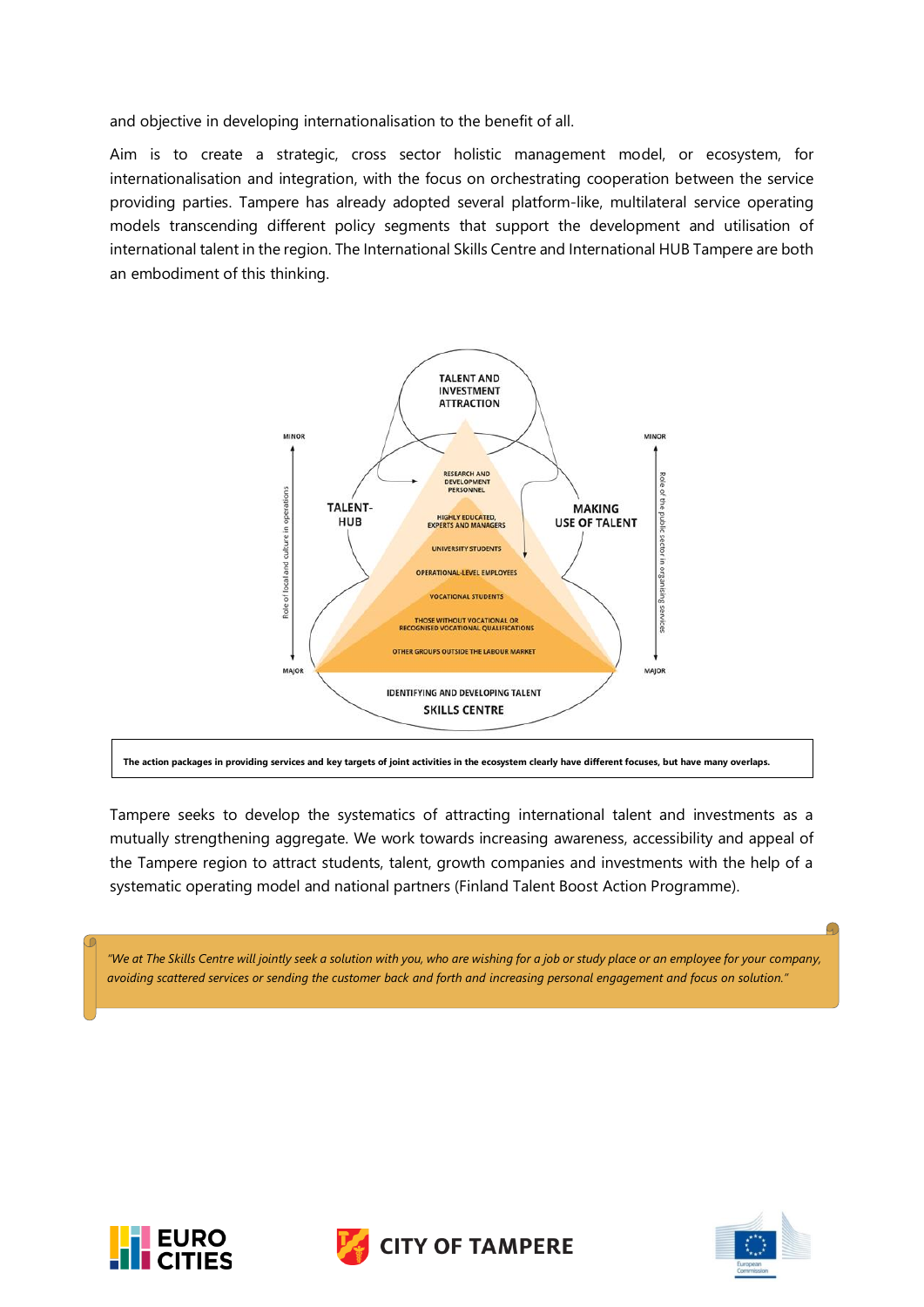

Tampere smoothly utilises international talent in promoting business and innovation, as well as their networks in attracting investments and committing them to the area. Talent Ambassador-programme is a good example. A key goal is an operating environment and culture that encourages making use of international talent and entrepreneurship in the Tampere region.

"For employers, we provide comprehensive and expert support for recruitment in a multidisciplinary manner, develop job*seekers' skills to meet the needs of employers and develop services in a customer-oriented way using the methods of codevelopment and service design together with the customers"*

The city is also making engagement possible for people with an international background through the identification, development and utilisation of competence as part of the value-generating Tampere community as its full members. This also applies to those in a difficult labour market position. Aim is to carry out competence surveys and promote the development of competence among customers with an immigrant background – one of the main working rationales of the International Skills Centre.

## **Funding**

The city of Tampere's strategic programme initiative is being financed from both municipal and federal sources, namely the City of Tampere, the Ministry of Economic Affairs and Employment of Finland and the Ministry of Education and Culture of Finland. Individual projects within this initiative receive funding from, for instance, the European Social Fund and the Finnish National Agency for Education.





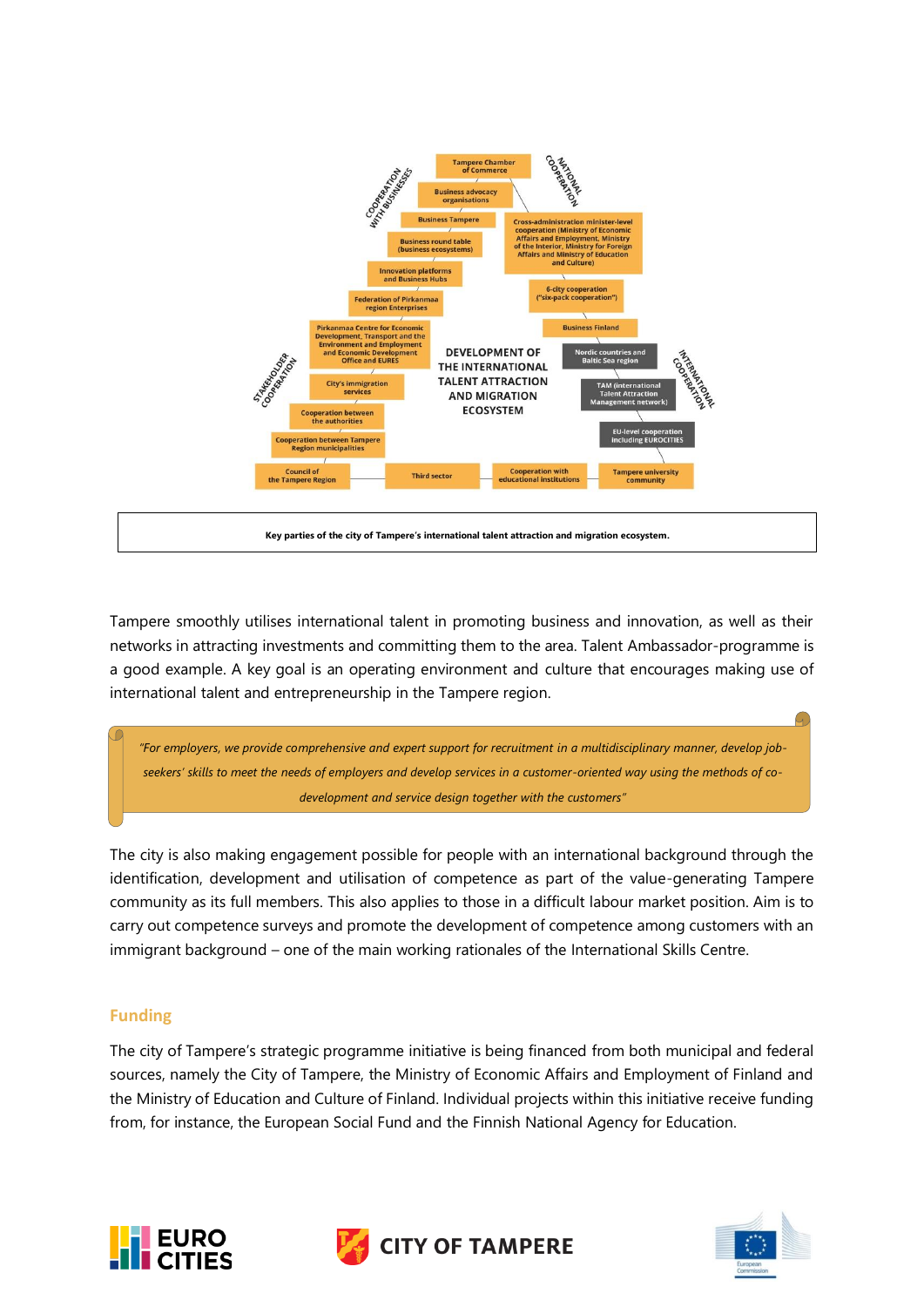#### **Successes**

Main achievements of the city of Tampere's International Talent Attraction and Migration service branch so far -

- Establishment of an International Skills Centre, a multi-professional working platform that aims to accelerate the training and employment paths of immigrants and to facilitate the availability of foreign labour in Tampere
- Establishment of an International HUB Tampere, a contact centre for companies and international talents that aims to intensify the cooperation between actors working in the area of international expertise (students, start-ups, companies, professionals)
- Bringing the Migration Info Centre Mainio, which offers advice and counselling in 16 different languages in all everyday matters, under the auspices of the city's Employment and Growth Services.
- Creating new digital service solutions, such as multi-lingual Neuvoo-application (Advice is offered in English, Arabic, Persian, Dari, Sorani, Somali and Russian from Monday to Friday between 10 am and 4 pm)
- Opening of a joint international service point International House Tampere, scheduled for early 2021.
- Building a Tampere-led internationalization and immigration service ecosystem consisting of 22 municipalities in Pirkanmaa region in order to ensure equal access to services all across the region regardless of the size and location of the municipality.

Both the Skills Centre and International HUB Tampere respectively have managed to bring together a wide range of partners and integrate once scattered services into one comprehensive whole. This includes such major players as the city's Employment and Growth Services, Pirkanmaa Employment Office, Tampere Vocational College Tredu and Tampere University community. The service paths for both unemployed immigrant job seekers and international talents have been streamlined, and their marketing to potential customers intensified. Special attention has been given to multi-language communication and marketing measures in order to reach as much foreigners living in the area as possible.

## **Challenges**

Scaling up the measures initiated in the strategic programme and ensuring their sustainability in the future are naturally contingent on adequate funding. As for now, both the International Skills Centre and International HUB Tampere operate on a project-type basis, whereby funding is applied and granted for one year at the time. A great amount of time and resources goes into the processes of applying and reporting, mandatory every half a year.

The Skills Centre, for instance, receives funding from both the Ministry of Economic Affairs and Employment and the Ministry of Education and Culture, each with their own application procedures and time lines. The International HUB Tampere's budget, on the other hand, is part of a nationwide Economy Boost AIKO-funding by the Ministry of Economic Affairs and Employment, managed by the Council of Tampere Region. Smaller projects and initiatives within the International Talent Attraction and Migration Service Branch receive funding from both the EU and national funds as well as agencies. The scattered